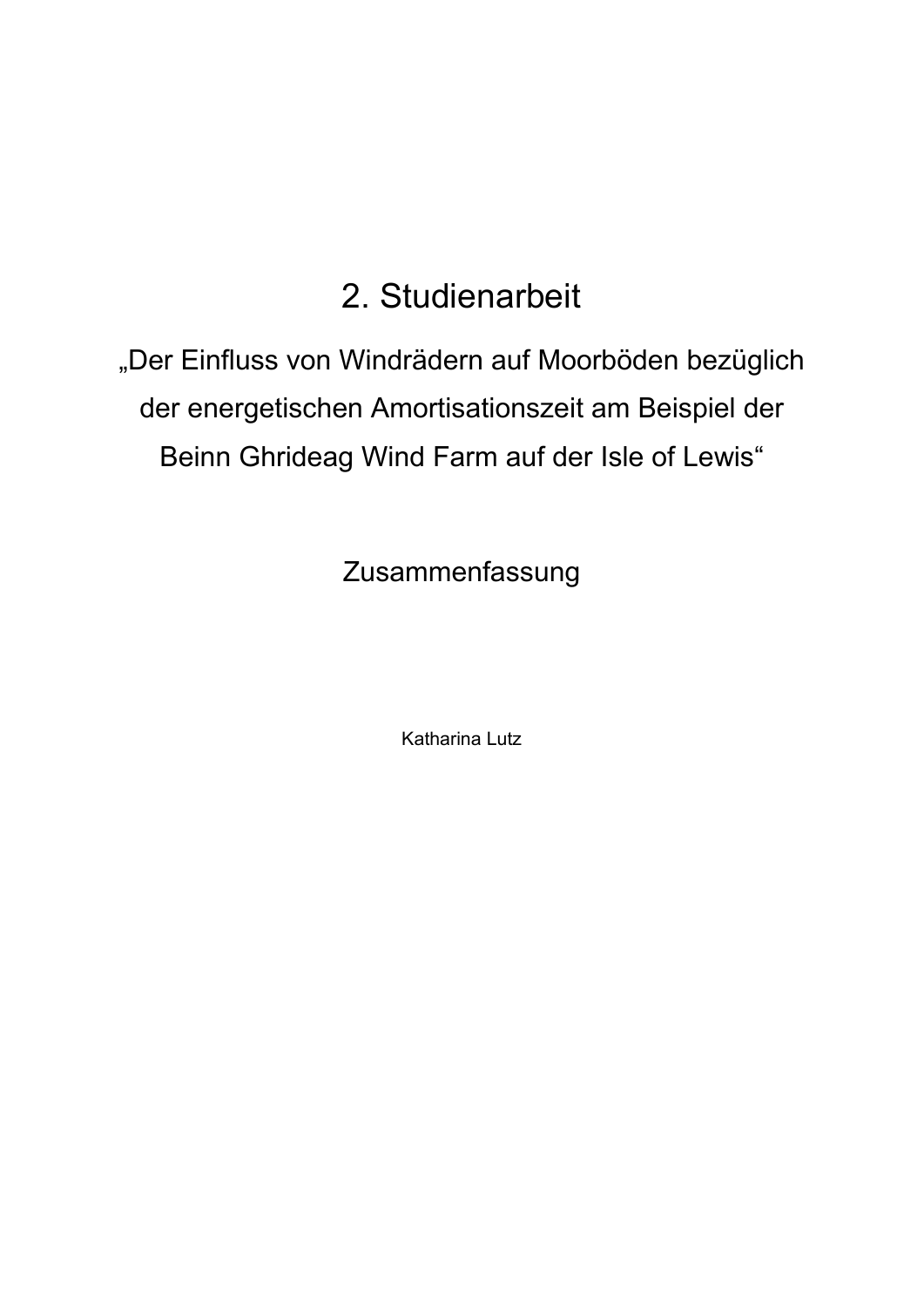## **Summary**

Peatland is a significant terrestrial carbon storehouse which is protected from decomposition into gaseous carbon dioxide by the wet and acidic conditions that excludes oxygen and inhibits the action of microorganisms. Wind power is expected to grow fastest by 2035 compared to all other renewable energy sources. At 11.2 %, wind energy already has the largest share of all renewables in the European grid mix.

Installing wind turbine on peatland has the disadvantage of exposing carbon that was trapped in the ground to decomposition, and some estimates suggest the turbine can take several years of operation to compensate for the associated carbon dioxide emissions. One of the main reasons for these high payback times is the assumption that the construction not only causes drainage within the construction area, but can extend up to 400 m. However, for a windmill on the Isle of Lewis, Scotland, the calculated payback time is only 44 days. The calculation was predicted on extensive investigations and measurements in a potential area of the Beinn Ghrideag Wind Farm in Stornoway, Scotland. This included the determination of the peat depth, the peat volume and the mass of peat. Based on this, the content of CO2 could be calculated, which would be released by the construction of the wind turbine. The calculation of the energy yield of the wind turbine and the resulting CO2 gains were necessary to determine the payback time. To calculate the CO2 gains, the emission factor was used for all fossil fuels used in the United Kingdom in 2016.

On the one hand, it was possible to determine the dry mass of peat in the study area using the water content of different peat samples. On the other hand, it could be shown that even in a peat-cutting area the peat body interior shows no signs of dehydration and thus it can be assumed that peat has the property to bind water effectively for longer periods of time. Based on this assumption and a positive assessment of the bog vegetation in Beinn Ghrideag Wind Farm, it was hypothesized that the impact of a wind turbine on hydrology in a bog could be much lower than previously thought. It is important that each area is assessed individually and no standard values for the calculation of the payback period are accepted. Entering crude estimates of the impact on the surrounding peat into a generic  $CO<sub>2</sub>$  calculator can lead to a dramatic overestimation of the impact and undermine the potential of wind energy.